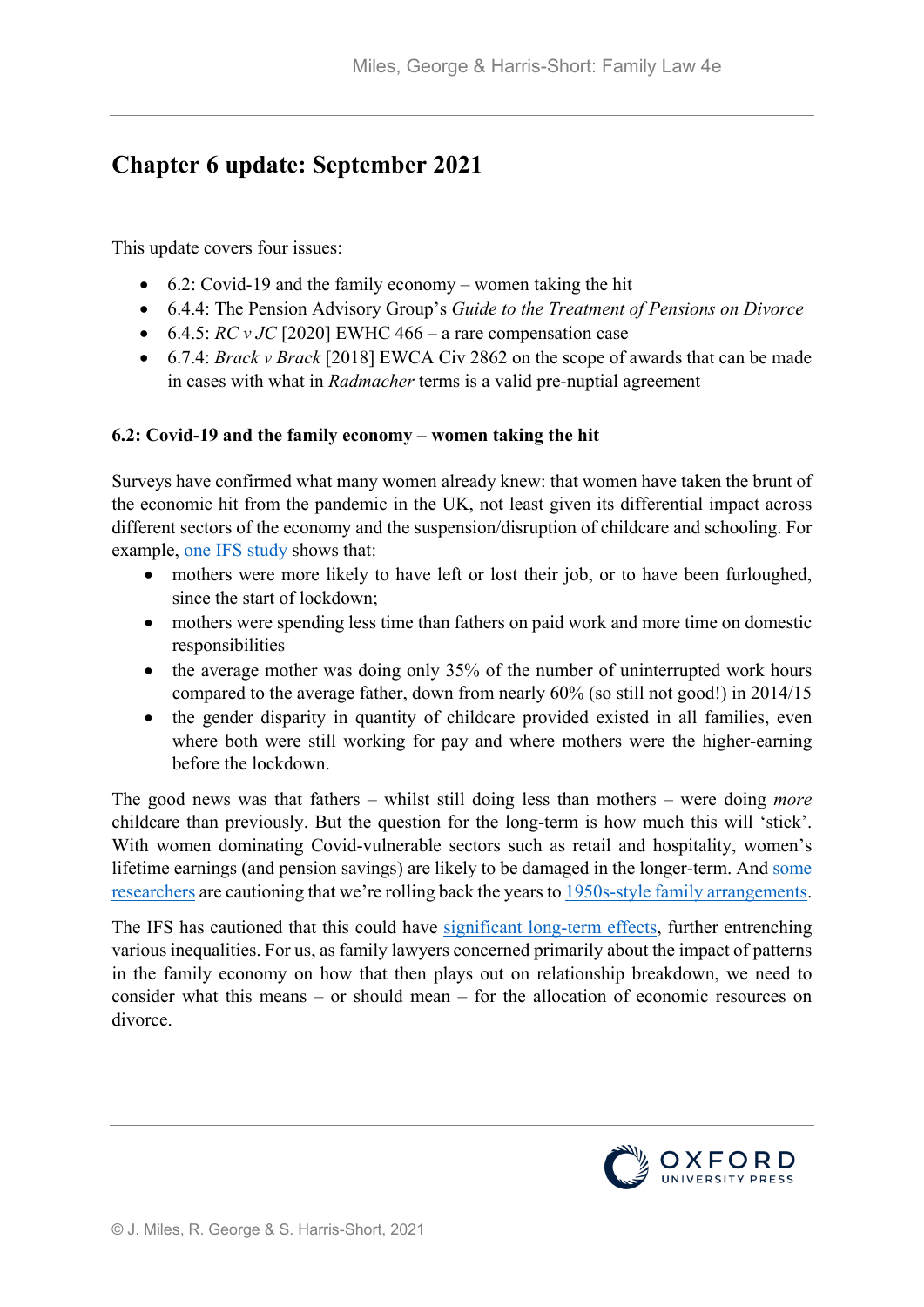## **6.4.4: The Pension Advisory Group's** *Guide to the Treatment of Pensions on Divorce*

At 6.4.4, we noted the work of the interdisciplinary Pension Advisory Group that has been working for the last two years to provide guidance for judges, legal and other professionals involved in financial remedy cases on divorce that involve pension assets. The Group's guidance was published in July 2019, and can be read in full or in summary form here: <https://www.nuffieldfoundation.org/pensions-divorce-interdisciplinary-working-group>The guidance suggests key practice points for relevant professionals and, in the absence of any significant case law in this area, substantive guidance about how best to approach pension assets, bearing in mind the different types of pensions that exist and the various complexities that may commonly arise, particularly in efforts to value the assets at stake. The guidance notes the experience of professional negligence practitioners that most pension-related actions against family lawyers involve unwise 'off-setting' arrangements, i.e. cases in which rather than seek a pension sharing order the parties have agreed to allow the pension-holder to retain that asset in return for the other spouse receiving a larger share of other assets. Failure properly to understand the true value of what the non-pension-holder is giving up in such cases will leave (usually) wives under-provided for following divorce and facing potential poverty in old age.

## **6.4.5:** *RC v JC* **[2020] EWHC 466 – a rare compensation case**

The existence of compensation for relationship-generated disadvantage as a distinct principle has been confirmed by Moor J in *RC v JC.* The case involved the husband-partner of law firm and his wife, who was also a qualified solicitor but who had not practised as such for some years and was now a homemaker and primary carer for the couple's two children, now aged 10 and 8. Their relationship last around 10-11 years. The wife had been doing extremely well in her City firm, and – as the judge found – 'might well have become a partner with the huge financial rewards that would have brought'. But that did not happen:

## *RC v JC* **[2020] EWHC 466**

#### **MOOR J:**

52. … It is agreed that the Husband did not want her to remain at the firm if they were to marry and she accepted that she could not remain. I am satisfied that, by the time the decision was taken to leave, she had formulated her plan which involved both marriage and, hopefully, children. She viewed herself as the parents who would take primary responsibility for the children. The Husband's career took precedence. She therefore rejected any suggestions of trying to establish herself at another magic circle firm, in favour of a move to the legal department of the bank. I am clear that the Husband was fully supportive of this decision.

53. There is a stark difference between the remuneration of managing associates and partners at law firms… It is clear that the remuneration on offer at the bank was broadly akin to that of a managing

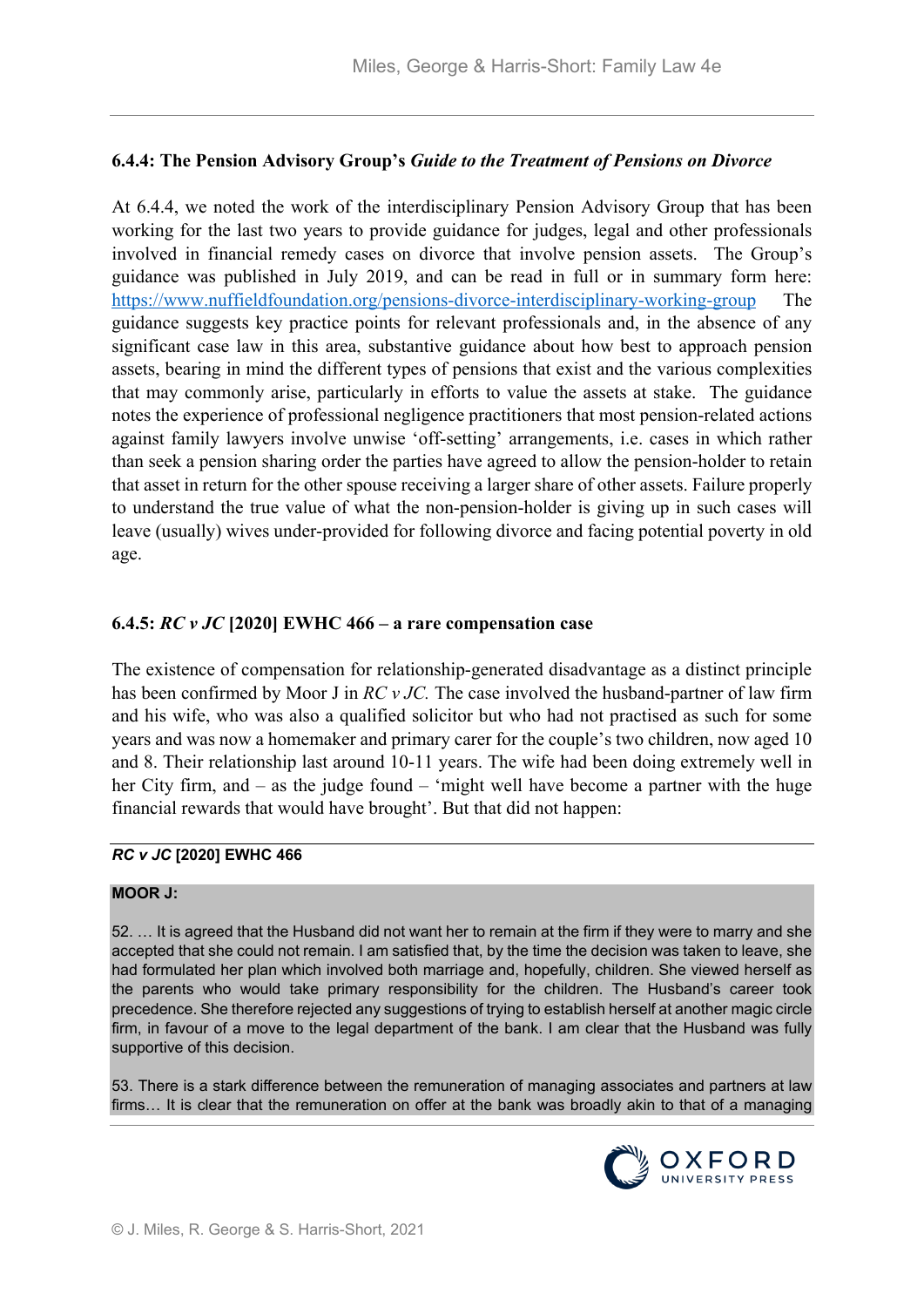associate at the firm at the time … The Wife did, therefore, give up the chance, as opposed to the certainty, of far higher remuneration. I further accept that the Wife understood the bank would allow her to go part-time in the legal department … once she had children. When it came to the crunch, such a role was not available. Rather than return full-time, she chose to give up her legal career. At the very least, the Husband went along with that decision. … I accept that it is unusual to find significant relationship generated disadvantage that may lead to a claim for compensation, but I am clear that this is one such case. The Wife gave up her legal career, with the support of the Husband. The effect that this has on the outcome is, of course, an entirely different matter.

In the event, Moor J settled on a prima facie equal share of the extensive assets, all classed as matrimonial. That share (£4.85 million) would have been regarded as sufficient to cover the wife's equal sharing entitlement and needs, the latter – owing to her economic disadvantage – on a whole-life basis. But for the compensation element, he would have stopped there:

## **MOOR J:**

63. In terms of needs, there is no doubt that the Husband will be able to meet his needs. So far as the Wife is concerned, [counsel for H] has urged the length of the marriage on me as a reason to say that the Wife should not receive an award that encompasses her needs for the rest of her life. I disagree. The relationship-generated disadvantage is relevant to this aspect as well. If it had not been for this marriage, she would have retained her career in the law and, potentially, very high earning with it. I am satisfied, therefore, that a whole-life award is reasonable.

[He determines that the equal share is ample to do this, and goes on…]

65. Finally, I turn to compensation for relationship generated disadvantage. I have found quantification of this claim very difficult…

Here, having regard, amongst other things, to the husband's likely being four years from retirement (after 20 years as a partner), the desirability of a clean break (not least to avoid future litigation), the fact that the wife had already benefited from his earnings to date during the marriage and by way of the equal sharing award, and the fact that the wife would likely have been earning at least £100K pa for herself now but for the marriage (and excluding the chance of her attaining partnership), he settled on a figure of  $\text{\pounds}400K - i.e. \text{\pounds}100K$  pa for each of the next four years, but paid now as a departure from equal sharing from the proceeds of sale of the FMH. He concluded:

72. Exceptionally, in this case, I have found there to have been relationship generated disadvantage sufficient to justify an award of compensation. I continue to be of the view that such cases will be very much the exception rather than the rule. It is rare to be able to make the findings of fact that I have made in this case. Even having done so, I have been clear that the case remains a suitable one for a clean break with, by the standards of such cases, a relatively modest additional award. …[I]n many of these cases, the assets will be such that any loss is already covered by the applicant's sharing claim. In other cases, the assets/income will be insufficient to justify such a claim in the first place. It follows